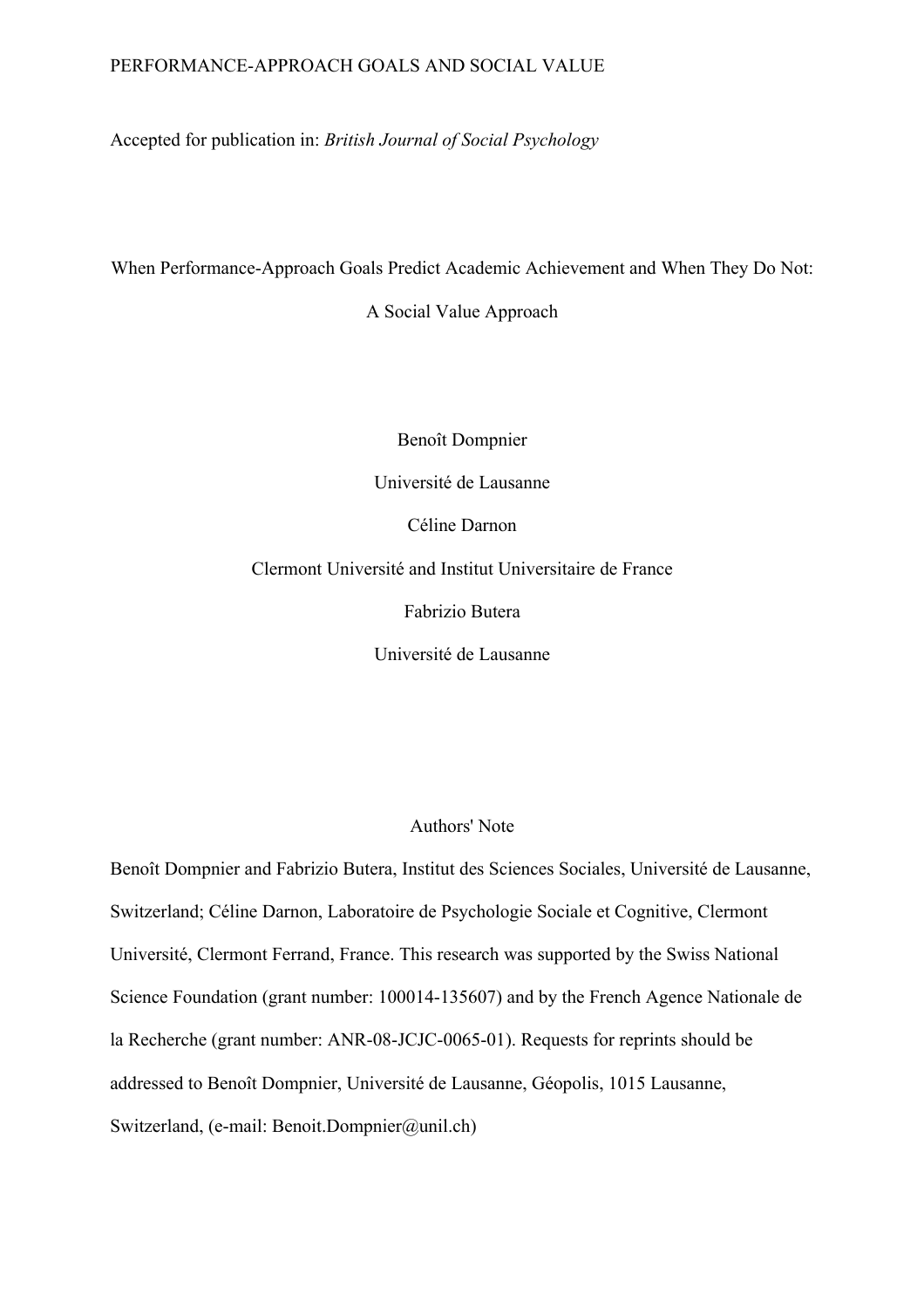#### Abstract

Research on achievement goal promotion at University has shown that performanceapproach goals are perceived as a means to succeed at University (high social utility) but are not appreciated (low social desirability). We argue that such a paradox could explain why research has detected that performance-approach goals consistently predict academic grades. First-year psychology students answered a performance-approach goal scale with standard, social desirability and social utility instructions. Participants' grades were recorded at the end of the semester. Results showed that the relationship between performance-approach goals and grades was inhibited by the increase of these goals' social desirability and facilitated by the increase of their social utility, revealing that the predictive validity of performanceapproach goals depend on social value.

*Key words*: Performance goals, social desirability, social utility, social judgment, academic achievement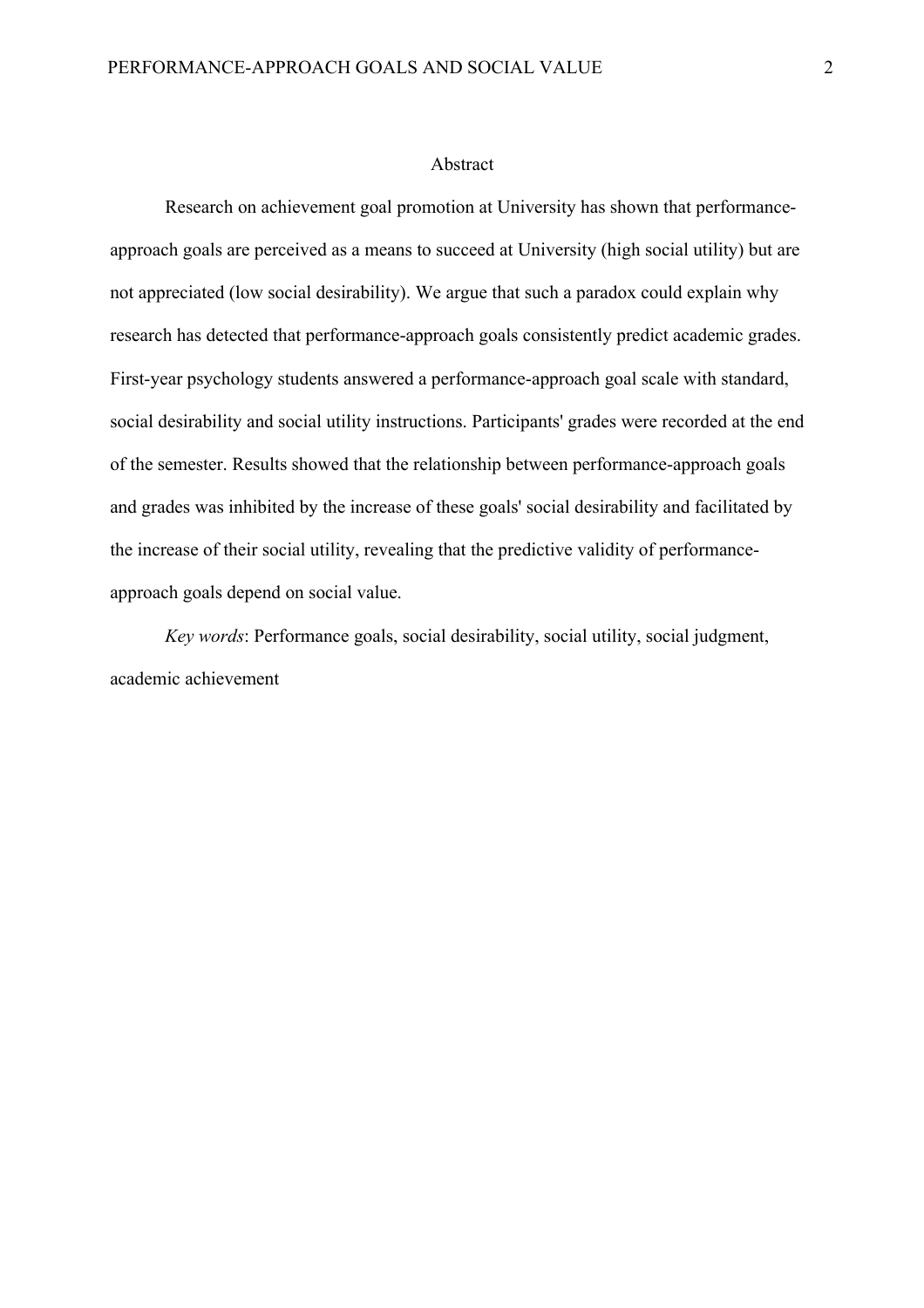# When Performance-Approach Goals Predict Academic Achievement and When They Do Not:

# A Social Value Approach

With universities throughout the world devoting increasing attention to rankings and reinforcing competition and selection (OECD Observer, 2010), it becomes important to ask whether the desire to surpass others is really adaptive in an academic context. In achievement goal theory, the desire to outperform others corresponds to what has been called "performance-approach goals" (for a recent review, see Senko, Hulleman, & Harackiewicz, 2011). These goals are particularly interesting, as they have been the crux of an intense debate over the last 10 years (Harackiewicz, Barron, Pintrich, Elliot, & Thrash, 2002; Midgley, Kaplan, & Middleton, 2001; Roeser, 2004). On the one hand, several researchers defend the idea that performance-approach goals are maladaptive in academic contexts because they are at odds with the main purpose of academia, i.e. learning; on the other hand, extensive results show that the more students endorse performance-approach goals, the better their academic performance is.

We contend that this debate illustrates how achievement goals are associated with very strong ideological values, endorsed by researchers and teachers, which in turn impacts the way students answer achievement goal scales. Indeed, research has demonstrated that achievement goals are associated to different aspects of social value, at least in psychology curricula where most of research on achievement goal theory were conducted (Darnon, Dompnier, Delmas, Pulfrey & Butera, 2009); in particular, psychology students appear especially ambivalent toward performance-approach goals, as they perceive them as highly useful to succeed at University, albeit "bad" goals in their teachers' eyes (Darnon et al., 2009; see also Dompnier, Darnon, Delmas, & Butera, 2008). The aim of the present paper is to test the hypothesis that the performance-approach goals – academic achievement link depend on the social value associated with such goals.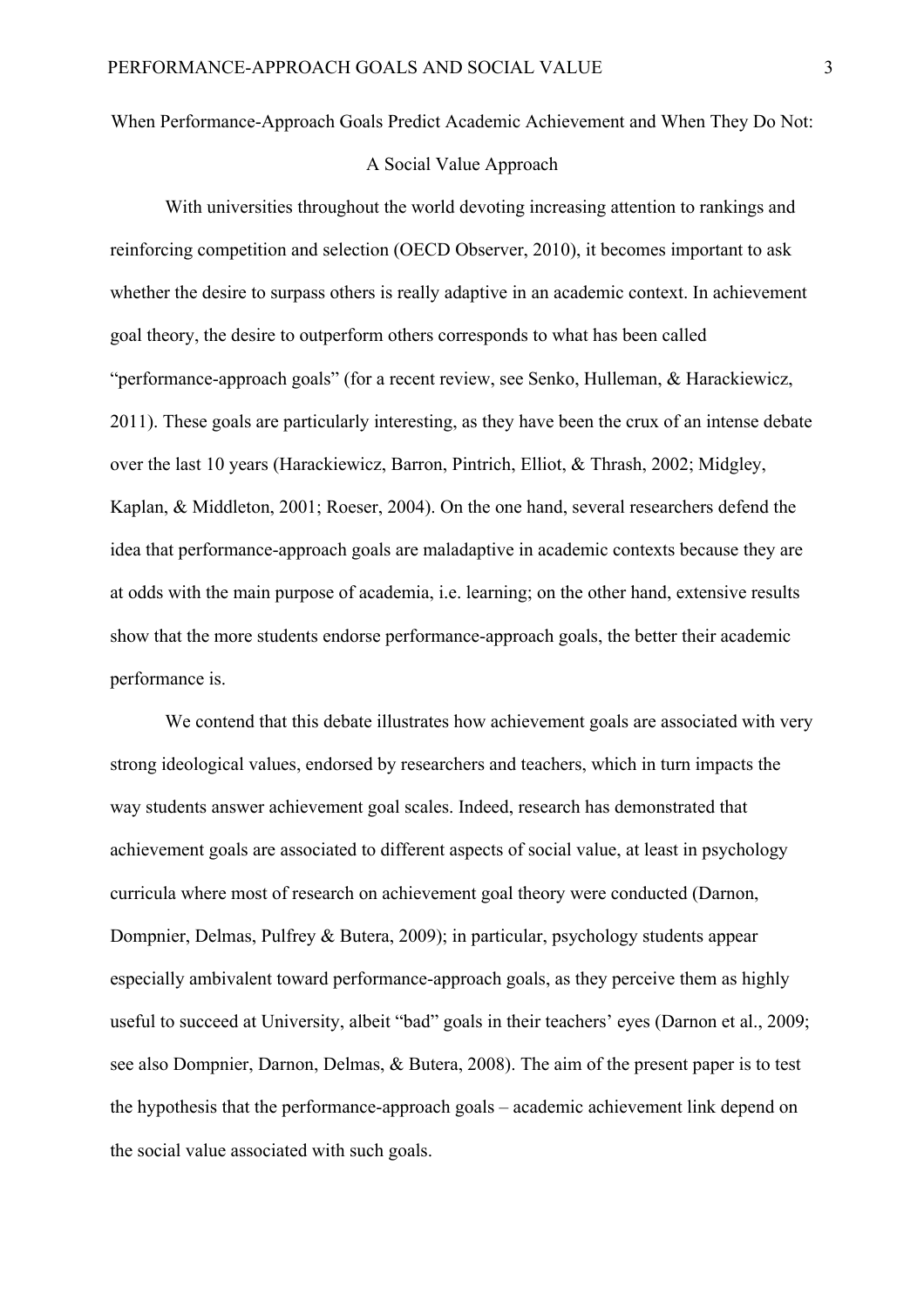# **Achievement Goal Theory: a Motivational Approach to Achievement**

Achievement goals are usually defined as "the purpose of achievement behavior" (Ames, 1992, p.261) and are assumed to explain interindividual differences in cognitions, affects, behaviors and achievement. Classically, achievement goal theory distinguishes two main categories of goals (Dweck, 1986; Dweck & Legget, 1988). Mastery goals correspond to the desire to learn, to improve self-competence through the acquisition of new knowledge and skills. Performance goals correspond to the desire to demonstrate competence compared to others. In addition to the mastery-performance distinction, achievement goal theory also classifies goals as a function of their approach/avoidance tendencies (Elliot & McGregor, 2001). Particularly relevant to the academic context is the distinction between performanceapproach and performance-avoidance goals: Performance-approach goals correspond to the desire to outperform others and performance-avoidance goals correspond to the desire not to perform more poorly than others.

In the achievement goal literature, it is widely accepted that mastery goals are "adaptive" in academic contexts, in that they predict a host of positive outcomes such as interest, efforts, and cooperative behaviors (Poortvliet & Darnon, 2010). The effects of performance-approach goals are more ambiguous, and have generated a great deal of debate, unlike avoidance forms of achievement goals. On the one hand, these goals are related to negative emotions after failure (Pekrun, Elliot, & Maier, 2009), undesirable behaviors such as cheating (Anderman & Danner, 2008; Murdock & Anderman, 2006), deleterious forms of conflict regulation (Darnon, Muller, Schrager, Pannuzzo, & Butera, 2006) and correlate negatively with well-being (Kaplan & Maehr, 1999). On the other hand, performanceapproach goal endorsement has been positively linked to challenge construal, performance aspirations, and self-esteem (Elliot & Moller, 2003), but above all it has been shown to consistently and positively predict academic grades and success at University (Barron &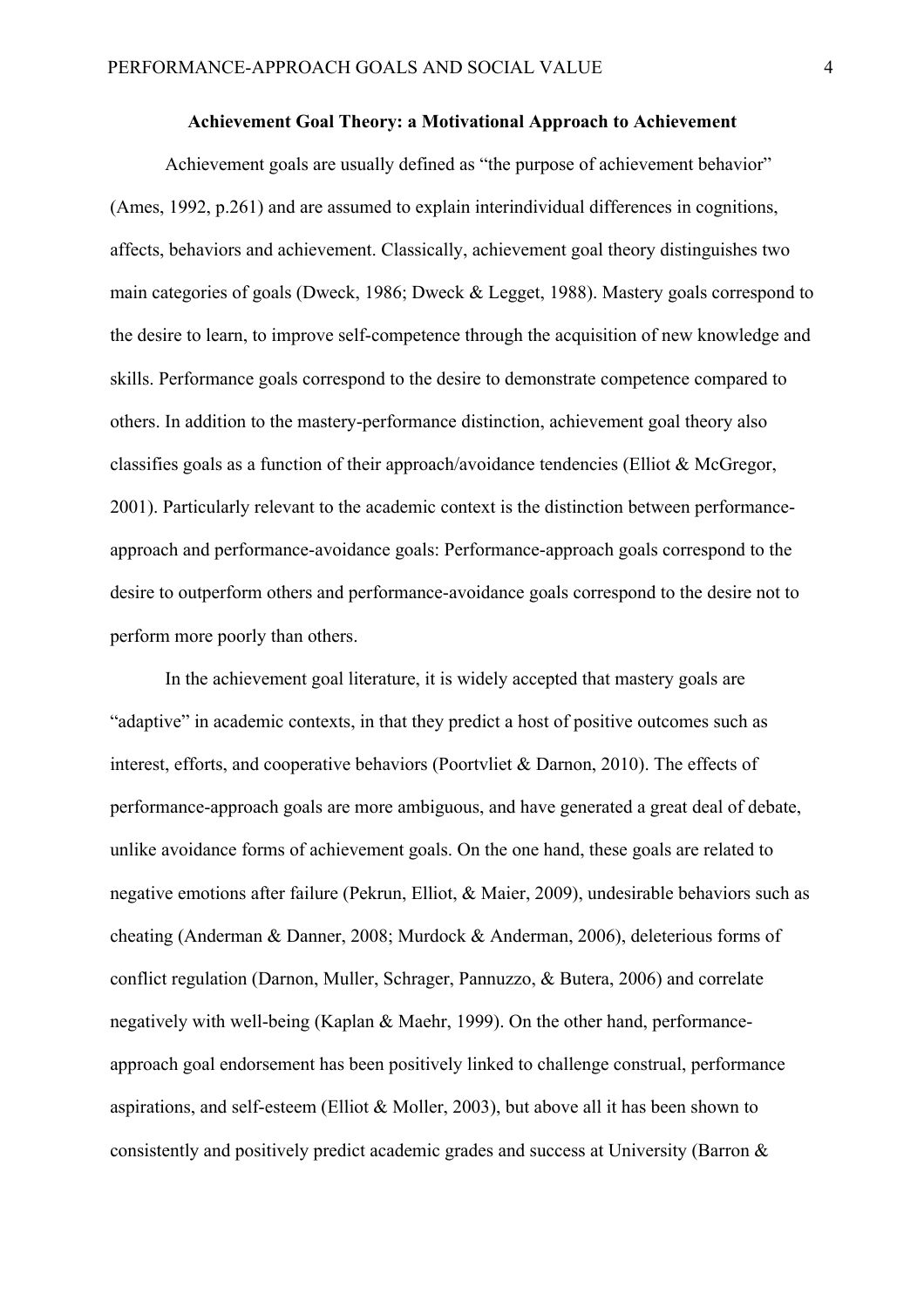Harackiewicz, 2000, Harackiewicz, Barron, & Elliot, 1998; Harackiewicz et al. 2002). This link has been observed in large introductory classrooms (Elliot & Church, 1997; Harackiewicz, Barron, Carter, Lehto, & Elliot, 1997; Harackiewicz, Durik, Barron, Linnenbrink-Garcia, & Tauer, 2008; Hulleman, Durik, Schweigert, & Harackiewicz, 2008; Pekrun et al., 2009) and in more advanced seminars (Barron & Harackiewicz, 2003); on American students (Harackiewicz et al., 1997) and on European students (Darnon, Butera, Mugny, Quiamzade, & Hulleman, 2009); in the short and in the long term (Harackiewicz, Barron, Tauer, Carter, & Elliot, 2000).

Although empirical research documenting that performance-approach goals have positive consequences on achievement at the academic level is abundant, this idea has encountered much resistance (Midgley et al., 2001; Brophy, 2005; Roeser, 2004). These strong reactions suggest that performance-approach goals are the target of negative judgments from researchers and teachers.

#### **Social Value of Achievement Goals**

Recently, Darnon et al. (2009) have argued that performance-approach goals are negatively perceived by most psychology teachers and researchers, because these goals appear at odd with the ideology of learning typical of University. In particular, they predicted that the students' public endorsement of achievement goals would influence the way these students are perceived by others on the two fundamental dimensions of social perception: social desirability and social utility (Abele, Cuddy, Judd, & Yzerbyt, 2008; Beauvois, 2003; Beauvois & Dubois, 2009; Dubois & Beauvois, 2005; Pansu & Dompnier, 2011). Social desirability refers to the individuals' capacity to satisfy the motivations of the members of a given social group and corresponds to the degree to which they are liked. Social utility refers to the individuals' capacity to satisfy the functional requirements of a given social environment and corresponds to the degree to which they can succeed in this environment.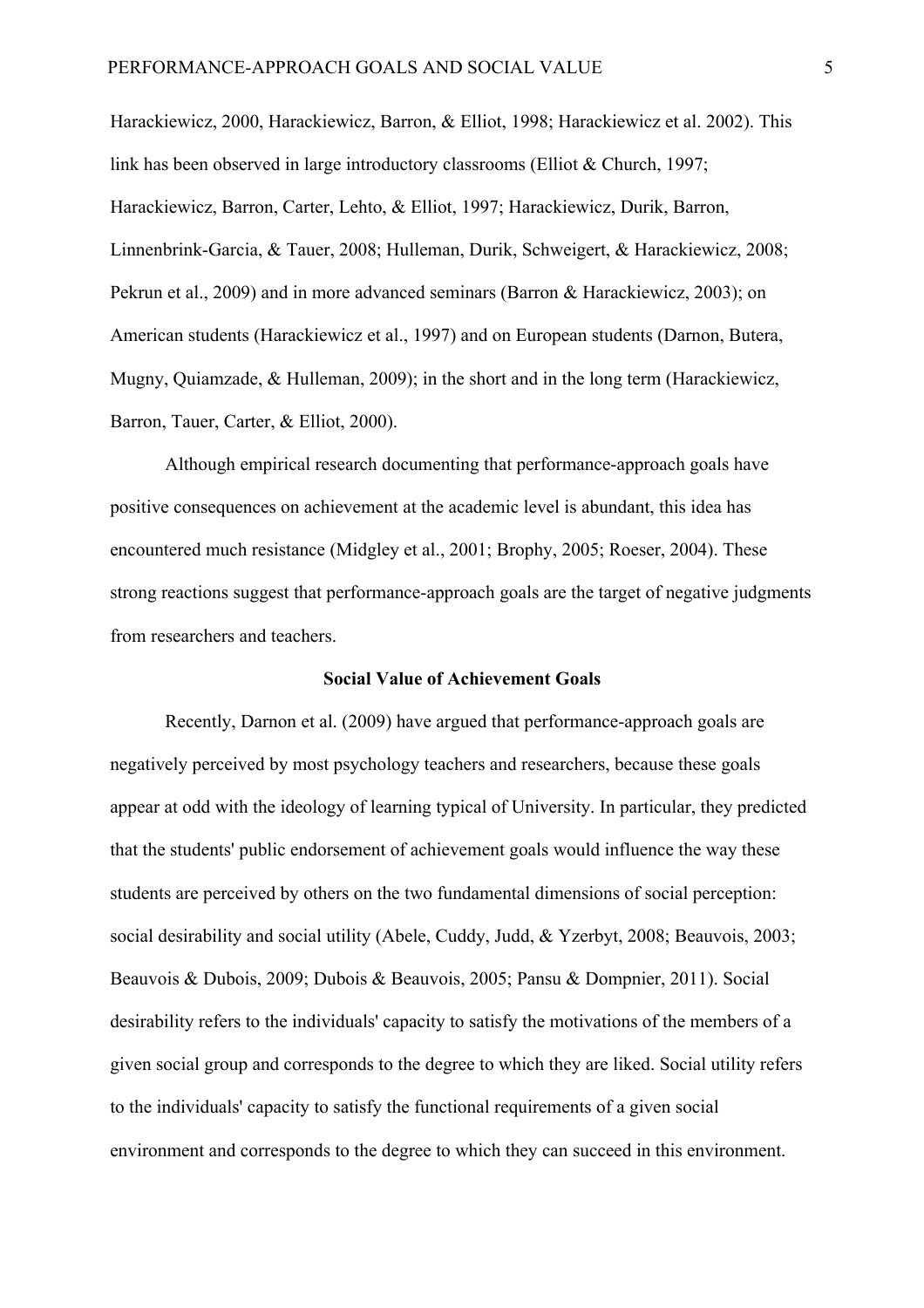This research showed that, although students who highly endorsed mastery goals were perceived by judges (other students) as being both socially desirable (e.g. nice, warm) and socially useful (e.g. intelligent, competent), students who strongly endorsed performanceapproach goals were judged as having a low probability to be liked by their teachers but paradoxically as also having a high probability to succeed at university. Indeed, because they fit the structure and functioning of the University system, and in particular its selection function based on normative grading and social comparison between students, performanceapproach goals are perceived as socially useful. However, the fact that performance-approach goals challenge teachers' view of education makes these goals particularly low in terms of social desirability.

In addition to demonstrating the ambivalent social value of performance-approach goals, Darnon et al.'s (2009) research also showed that students were able to use their goal endorsement as a self-presentation strategy to influence their teachers' judgments. In sum, university students appear to be quite clearsighted as far as the social value of achievement goals in general, and performance-approach goals in particular, are concerned.

# **Moderating the Predictive Value of Performance-Approach Goals: A Social Value Approach**

As presented above, much research has now demonstrated that performance-approach goals positively predict academic achievement, generally measured by the grade obtained on academic exams (Elliot & Church, 1997; Harackiewicz et al., 1997; Harackiewicz et al., 2002). We argue that the ambivalent social value of performance-approach goals could precisely be the reasons why, in these studies, a positive link between performance-approach goals and academic grade is observed. In other words, it might be because performanceapproach goals are socially useful and socially undesirable that their link with academic performance is likely to appear.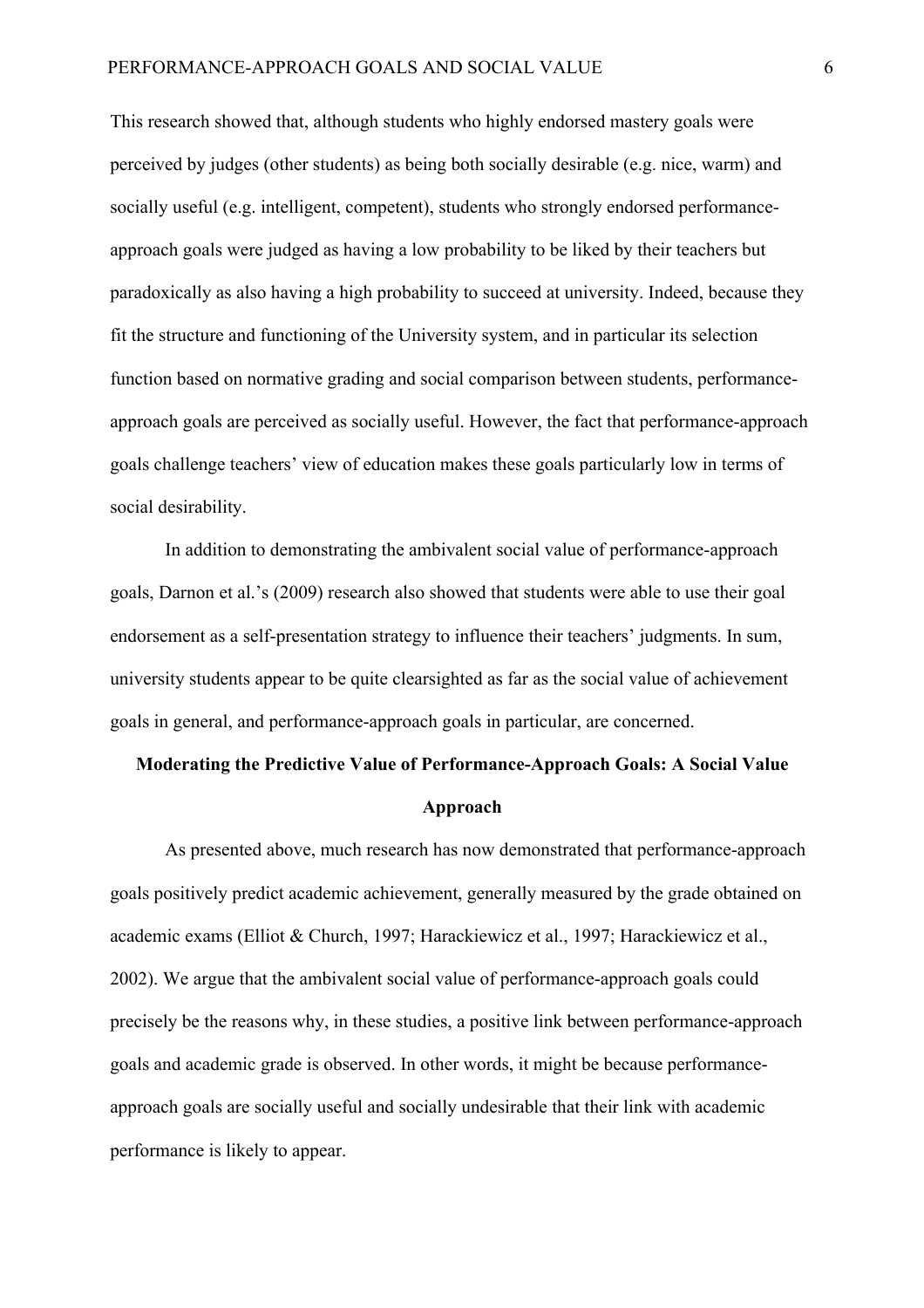More particularly, because performance-approach goals fit the structure and functioning of the University system, the more students are aware of these goals' efficacy within this system (i.e., their social utility), the more their commitment with these goals should predict their academic success. Therefore, the students' perception of performanceapproach goals' adequacy with the University system, as measured by their perception of these goals' social utility, should positively moderate the relationship between goal endorsement and grade. Moreover, due to their inadequacy with the University ideology of learning, performance-approach goals are negatively perceived in terms of social desirability. This low social desirability baseline should discourage students to fake the endorsement of performance-approach goals. However, as their perception of social desirability of these goals increases, they may be tempted to use them as a self-presentation strategy. Thus, the increase in students' perception of performance-approach goals' social desirability should reduce the predictive validity of these goals and hide the link between goal endorsement and grades.

Some support for these predictions can be found in a research conducted by Dompnier, Darnon and Butera (2009). Even though this research focused on the mastery goalsachievement relationship predicted by achievement-goal theory but seldom encountered in the available data, it brings important support to our hypotheses. Indeed, these authors have shown that the relationship between mastery goals and academic achievement was inhibited by participants' perception of mastery goals' social desirability, but was also facilitated by their perception of mastery goals' social utility. Taken together, these two opposite and additive moderating effects reveal that the strongest link between mastery goals and academic achievement is observed when students highly perceive mastery goals as a means to succeed at University (high social utility) but do not perceive these goals as a means to garner teachers' appreciation (low social desirability). Interestingly, this specific configuration (high social utility and low social desirability) corresponds to the ecological social value of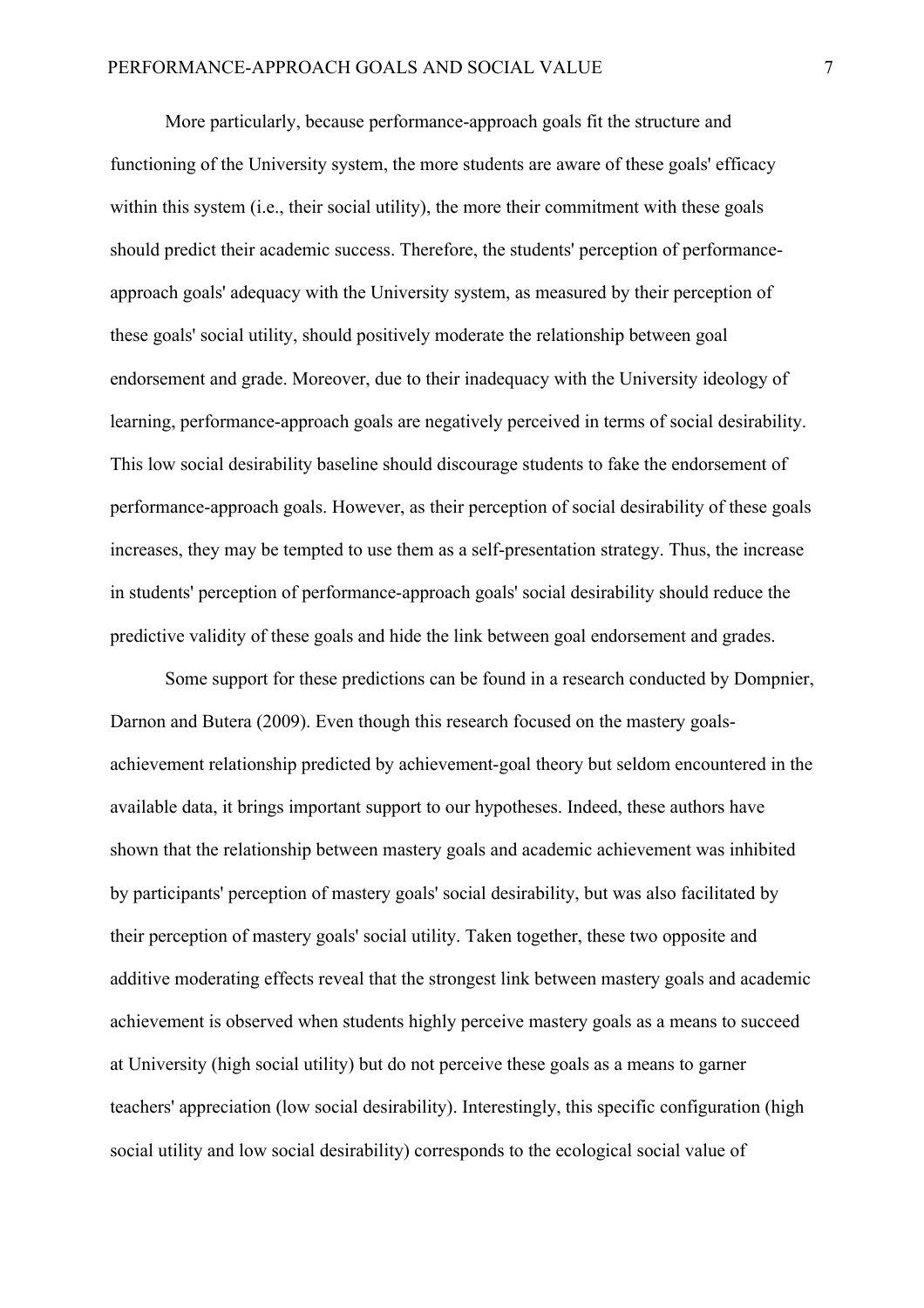performance-approach goals. Such a correspondence could indicate that the same processes apply for both mastery and performance-approach goals, notwithstanding the fact that these two goals have very different by default social desirability baselines: high for mastery goals and low for performance-approach goals. If this reasoning is correct, the link between performance-approach goals and academic achievement should be moderated by both the social desirability and the social utility associated with these goals, but in opposite directions.

#### **Method**

#### **Participants**

This study involved 266 French first-year psychology students. There were 232 women and 32 men (2 persons did not report their sex) with a mean age of 19.21 (*SD* =  $1.77)^1$ .

# **Materials and Procedure**

Data were collected during a semester-long social psychology class. At the beginning of the semester, each participant completed a three-item questionnaire corresponding to the performance-approach subscale of Elliot and McGregor's (2001) achievement goal scale (in the French version validated by Darnon & Butera, 2005). They indicated on a seven-point scale (1 = *not at all true for me*; 7 = *very true for me*) how important to them it was, in that class, "to do better than other students", "to do well compared to others" and "to get a better grade than most of the other students". As in Dompnier et al. (2009), participants responded to the questionnaire three times—first in a "standard" version and then according to two within-participants conditions ("social desirability" and "social utility").

This methodology, called the self-presentation paradigm (Gilibert & Cambon, 2003), enables to measure the participants' perceptions of the social value of a given construct through the change of their answers across instructions. More particularly, in the "standard" condition, participants simply indicated their level of agreement with each item ( $\alpha$  = .89). In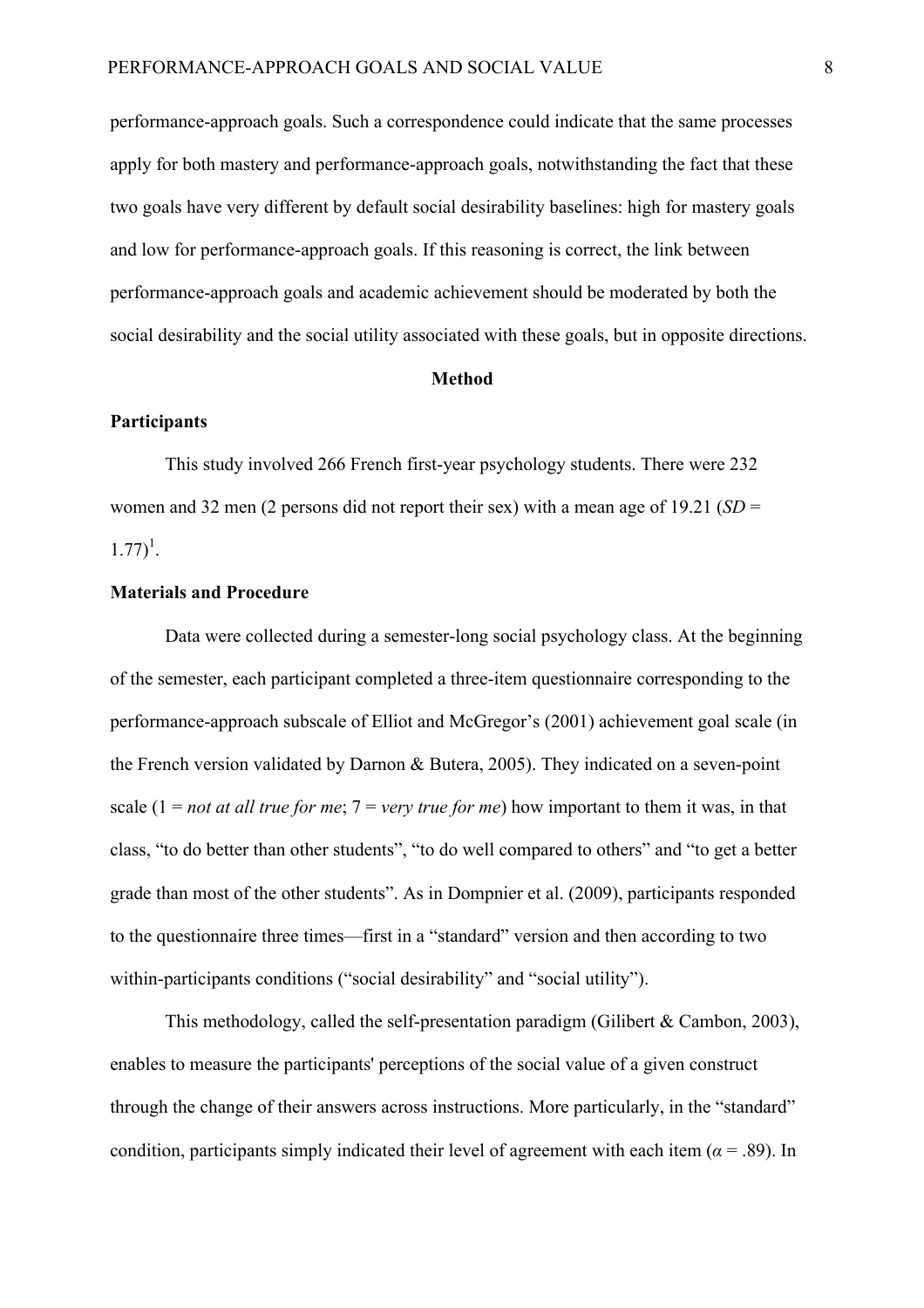the "social desirability" condition, participants were asked to respond to the items as if demonstrating that they possess all the qualities to make themselves popular with their teachers ( $\alpha$  = .91). In the "social utility" condition, they were asked to respond to items as if demonstrating that they possess all the qualities to succeed at university in the eyes of their teachers ( $\alpha$  = .88). In order to obtain an uncontaminated measure of students' a priori performance-approach goal endorsement, the standard version was always presented in the first position in the questionnaire; the order of presentation of the "social desirability" and "social utility" conditions were counterbalanced across participants<sup>2</sup>.

Finally, participants had to report their grade relative to the baccalaureate, i.e. the final exam passed at the end of high school, usually obtained the year before their registration at University. This measure served as a control for initial differences in achievement level. Grades on the baccalaureate and grades on the final exam score both ranged from 0 to  $20<sup>3</sup>$ . Students' performance on the final exam was assessed using a multiple-choice questionnaire, including 30 questions on course content, each time presented with five possible answers. Points were subtracted for incorrect answers. The final exam score was computed electronically and corresponded to the sum of correct answers minus incorrect answers. It is important to note that participants' personal identity was not recorded. A number allowed to merge their final score with their answers but data were treated anonymously and students were informed of that.

One might wonder why students would care about teachers' impressions of them in a course assessed solely by a multiple-choice exam marked by a computer. However, the literature on self-presentation and normative clearsightedness (e.g., Bressoux & Pansu, 2007; Dompnier et al., 2009) has consistently reported a positive correlation between scores obtained under standard instructions and scores obtained under normative or social desirability instructions. This consistent correlation indicates that students answer in the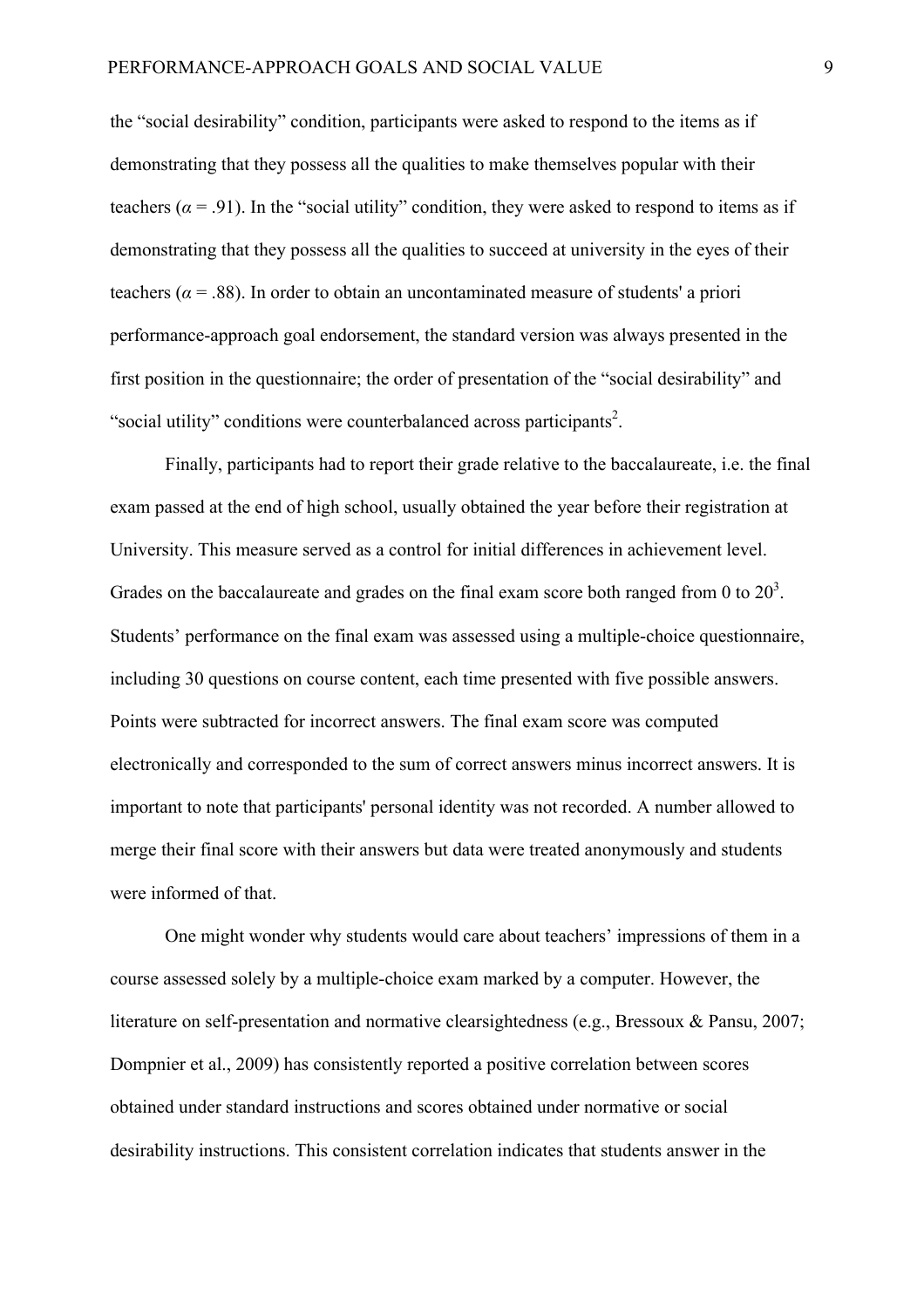direction of socially acceptable positions, even if they are informed that their answers would not be communicated to their teachers. Such a tendency can be interpreted as a form of compliance to the class situation, to the extent that trying to gain approval is one of the motivations that students may have in the classroom (Urdan, 1997). Means and intercorrelations among variables are presented in Table 1.

#### **Results**

The regression model used to analyze the data included 15 predictors: students' grades on the baccalaureate, a priori endorsement of performance-approach goals, endorsement of these goals in the social desirability and social utility conditions and all interactions products between these variables. All predictors were centered. The dependent variable was the students' grade on the final exam. Since participants' sex yielded no significant main effect or interactions with the other variables in preliminary analyses, it was not examined further.

The regression analysis revealed a main effect of the participants' grade on the baccalaureate,  $b = 1.19$ ,  $F(1, 250) = 20.18$ ,  $p < .0001$ ,  $PRE = .07$ , indicating that the higher the students' grade on the baccalaureate, the higher their final grade. Despite the fact that the a priori endorsement of performance-approach goals was positively correlated with the course grade (cf. Table 1), the main effect of this variable was not significant in the complete model,  $b = .23$ ,  $F(1, 250) = 1.16$ ,  $p < .29$ ,  $PRE < .01$ .

Results also revealed that, as predicted, the interaction between a priori endorsement of performance-approach goals and these goals' social desirability was significant,  $b = -27$ ,  $F(1, 250) = 4.83$ ,  $p < .03$ , *PRE* = .02. As shown in Figure 1, as the students' perception of performance-approach goals' social desirability increased, the relationship between the endorsement of performance-approach goals and course grade decreased. Analyses of simple slopes indicated that this relationship was significant and positive for participants low in perception of performance-approach goals' social desirability (-1 SD),  $b = .70$ ,  $F(1, 250) =$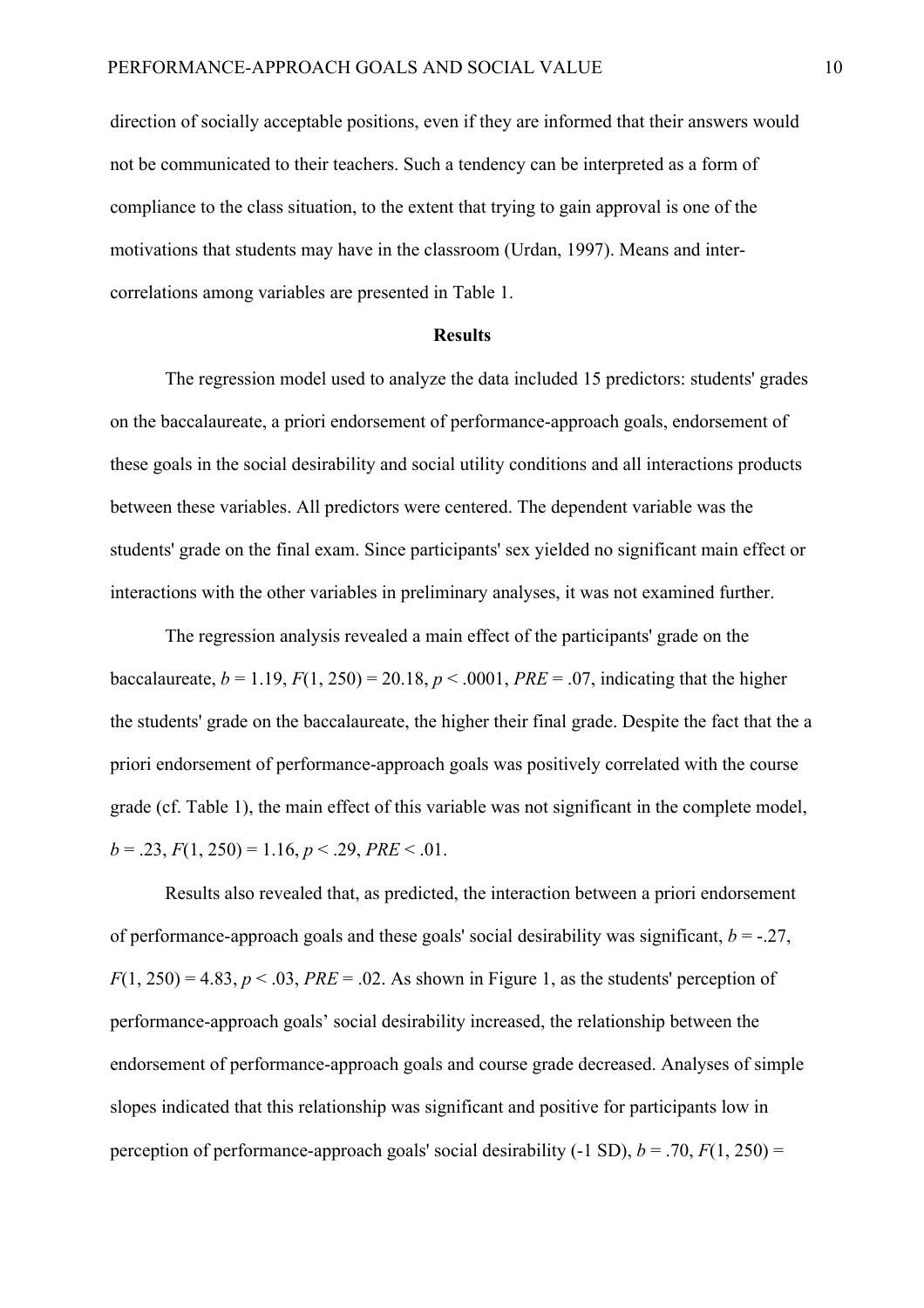6.67,  $p < 0.02$ . It was not significant for participants high in perception of performanceapproach goals' social desirability  $(+1 \text{ SD})$ ,  $b = -0.24$ ,  $F(1, 250) < 1$ .

Finally, the regression analysis indicated that, as predicted, the interaction between the endorsement of performance-approach goals and students' perception of these goals' social utility was significant,  $b = .41$ ,  $F(1, 250) = 7.58$ ,  $p < .01$ ,  $PRE = .03$ . As the students' perception of performance-approach goals' social utility increased, the relationship between the endorsement of performance-approach goals and course grade increased (see Figure 2). Simple slopes tests indicated that this relationship was significant and positive for participants high in perception of the performance-approach goals' social utility  $(+1 S D)$ ,  $b = .93$ ,  $F(1)$ ,  $250$ ) = 10.52,  $p < 0.01$ . It was not significant for participants low in perception of performanceapproach goals' social utility  $(-1 SD)$ ,  $b = -.47$ ,  $F(1, 250) = 1.57$ ,  $p < .21$ . No other effect reached significance,  $Fs(1, 250) \le 2.75$ ,  $ps \ge .10$ ,  $PREs < .01$ .

#### **Discussion**

Extensive research has been conducted to document the link between performanceapproach goals and academic achievement. However, this research has overlooked the social value attached to these goals in the context in which they are expressed (Darnon et al., 2009). We argued that the positive relationship often observed between performance-approach goal endorsement and academic performance (see Harackiewicz et al., 2002) could depend on students' by default perception of performance-approach goals' social desirability and social utility. In line with this reasoning, results indicated that the extent to which students perceived performance-approach goals as a means to be appreciated by their teachers (social desirability) or as a means to succeed at University (social utility) moderated the predictive validity of their spontaneous goal endorsement. In particular, the more students perceived performance-approach goals as socially desirable, the lower the relationship between their performance-approach goal endorsement and their score on the final test. Moreover, the more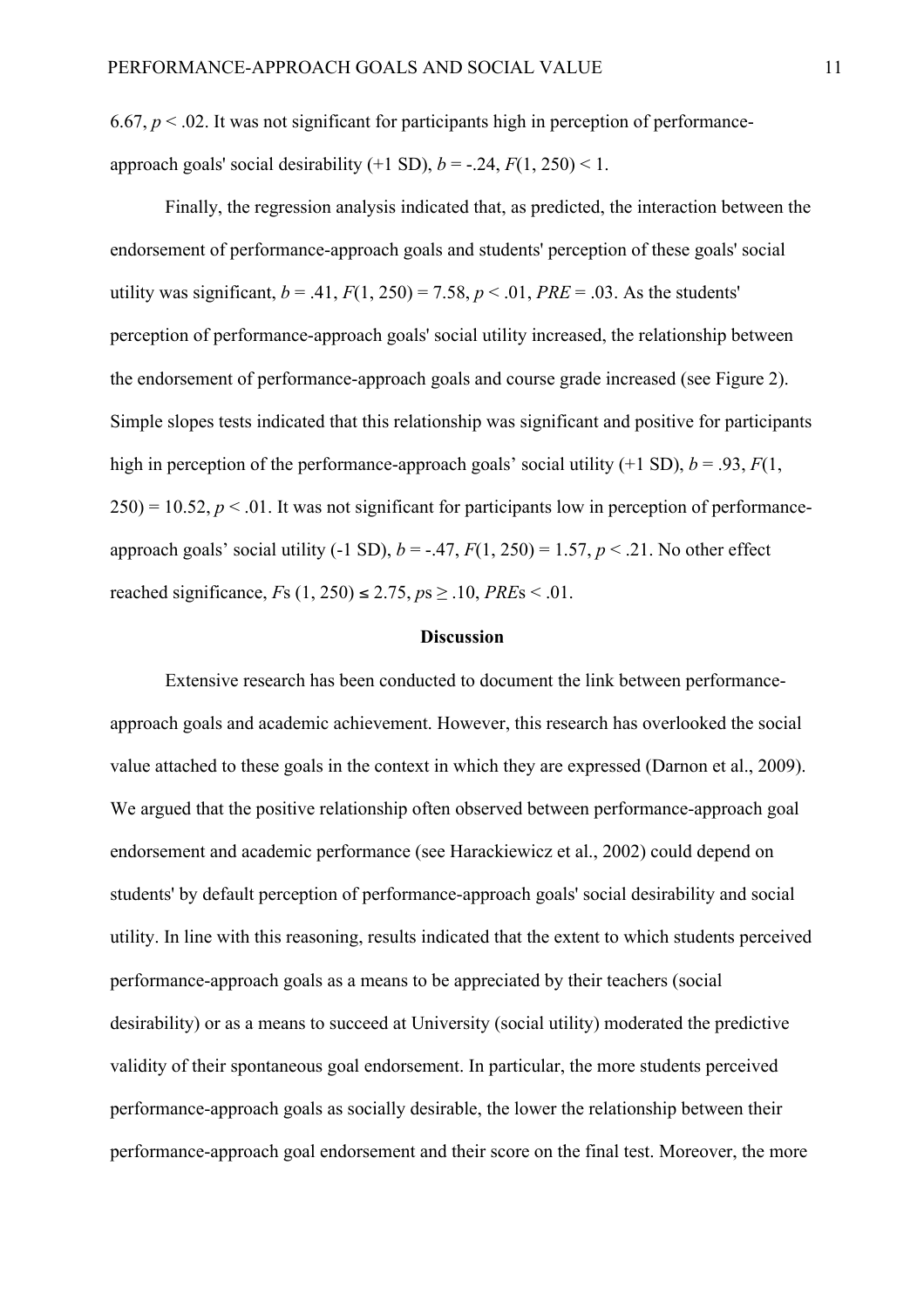students perceived performance-approach goals as socially useful, the stronger the link between goal endorsement and final performance. Overall, these results confirm that the relationship between performance-approach goals and academic success depends on a facilitating factor – students' perceptions of performance-approach goals' social utility – and an inhibiting factor – students' perceptions of performance-approach goals' social  $desirability<sup>4</sup>$ .

These results also reveal an interesting and potentially fruitful parallel in the way social utility and social desirability operate for different goals. As noted above, Dompnier et al. (2009) found that the relationship between mastery goals and academic achievement depends on students' perceptions of mastery goals' social utility and social desirability. Coupled with the results of our current study, it appears that the same moderators impact both mastery and performance-approach goals, notwithstanding the fact that these two goals have very different social desirability baselines. Indeed, both mastery goals and performanceapproach goals are socially useful within the University system (Darnon et al., 2009). Even if they may imply different cognitive processes (e.g. intrinsic motivation and information processing related to the task for mastery goals; social comparison and information processing related to appraisal of others for performance-approach goals), both categories of goals correspond to what students have to do within the University system, namely to learn (mastery goals) and to be better than their fellow students (performance-approach goals). However, these two categories of goals are not equivalent in terms of social desirability. Such a difference might explain why research has encountered difficulties to demonstrate the mastery goals – achievement link but not the performance-approach – achievement link. Indeed, because mastery goals are socially desirable, they can be reported by students for selfpresentation purposes. This logic does not spontaneously apply to performance-approach goals. Indeed, by default, performance-approach goals are not perceived by most students as a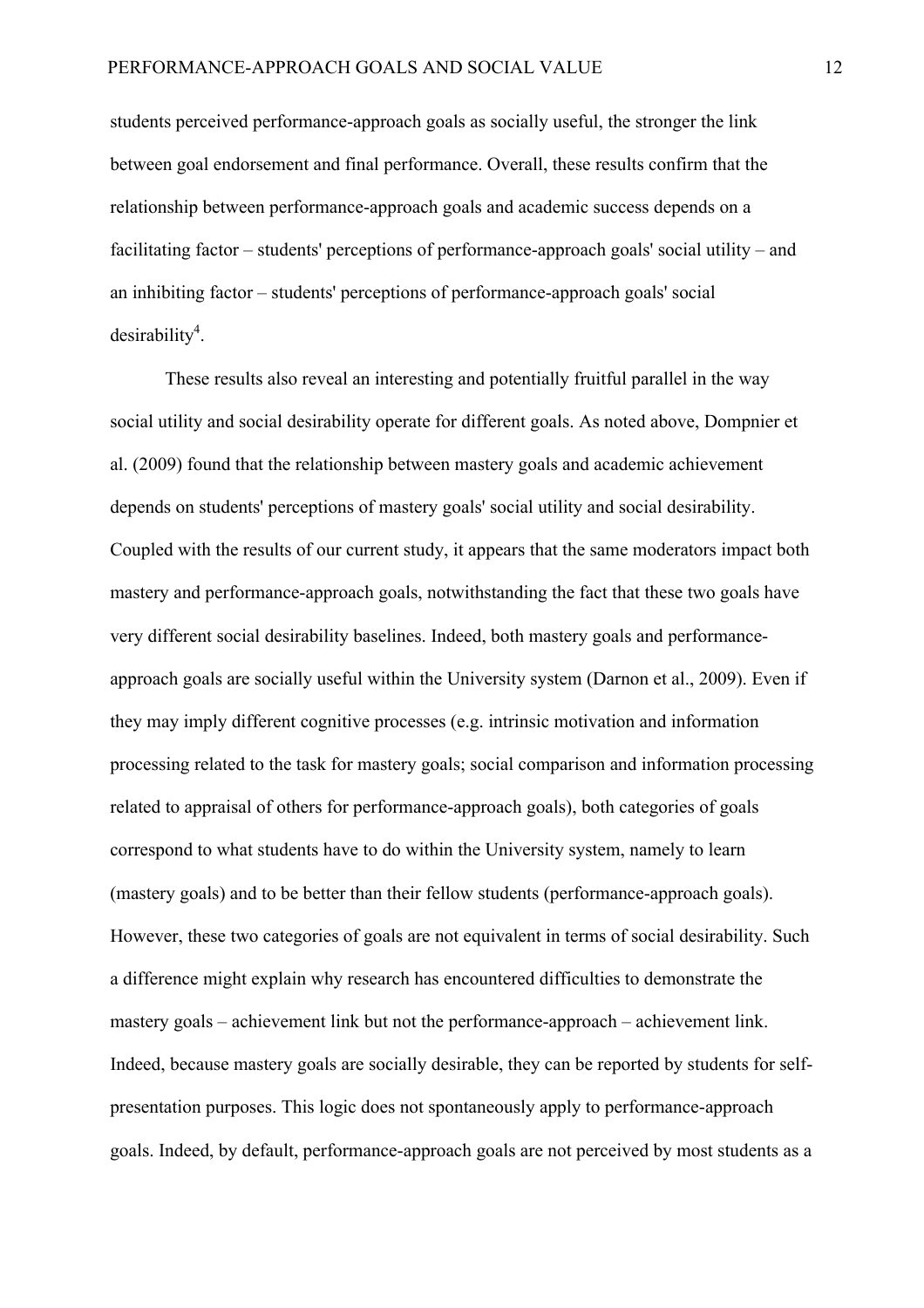means to garner teachers' appreciation (low social desirability), which means that students who spontaneously endorse performance-approach goals are more likely to truly pursue these goals. However, social desirability can still reduce the predictive validity of performanceapproach goal measure as the students' perceptions of these goals' social desirability increase. In other words, taking into account the achievement goals' social value allows discriminating students who endorse these goals for different reasons, namely for self-presentation purposes (social desirability) or for success purposes (social utility), and enables to quantify a qualitative change in the meaning of participants' answers to an achievement goal scale. In this respect, the present research represents a first step toward a new approach to achievement goals that considers the endorsement of goals as a way to express some social value.

In addition to propose a new look to results obtained in achievement goal research, the social value perspective adopted in this research may also explain why different performanceapproach goal scales do not predict academic performance to the same extent. Indeed, in a recent meta-analysis, Hulleman, Schrager, Bodmann, and Harackiewicz (2010) observed that performance-approach goals predicted more positively academic outcomes when they were measured with some scales (e.g., Elliot & McGregor, 2001) than with other (e.g., Migdley et al., 2001). The present research connects to this observation by suggesting that a possible explanation for this variability could be that performance-approach goal scales may vary in terms of social value, allowing or not to detect the true relationship between performanceapproach goals and academic performance. Therefore, an avenue for future research to specify the results of the present research would be to look at the social value attached to different operationalisations of achievement goals to determine to what extent such variability explains changes in the relationship between goal endorsement and various external criteria.

More generally, this research highlights the importance of considering goals as reflecting not only students' deep motivation but also the social structure in which goals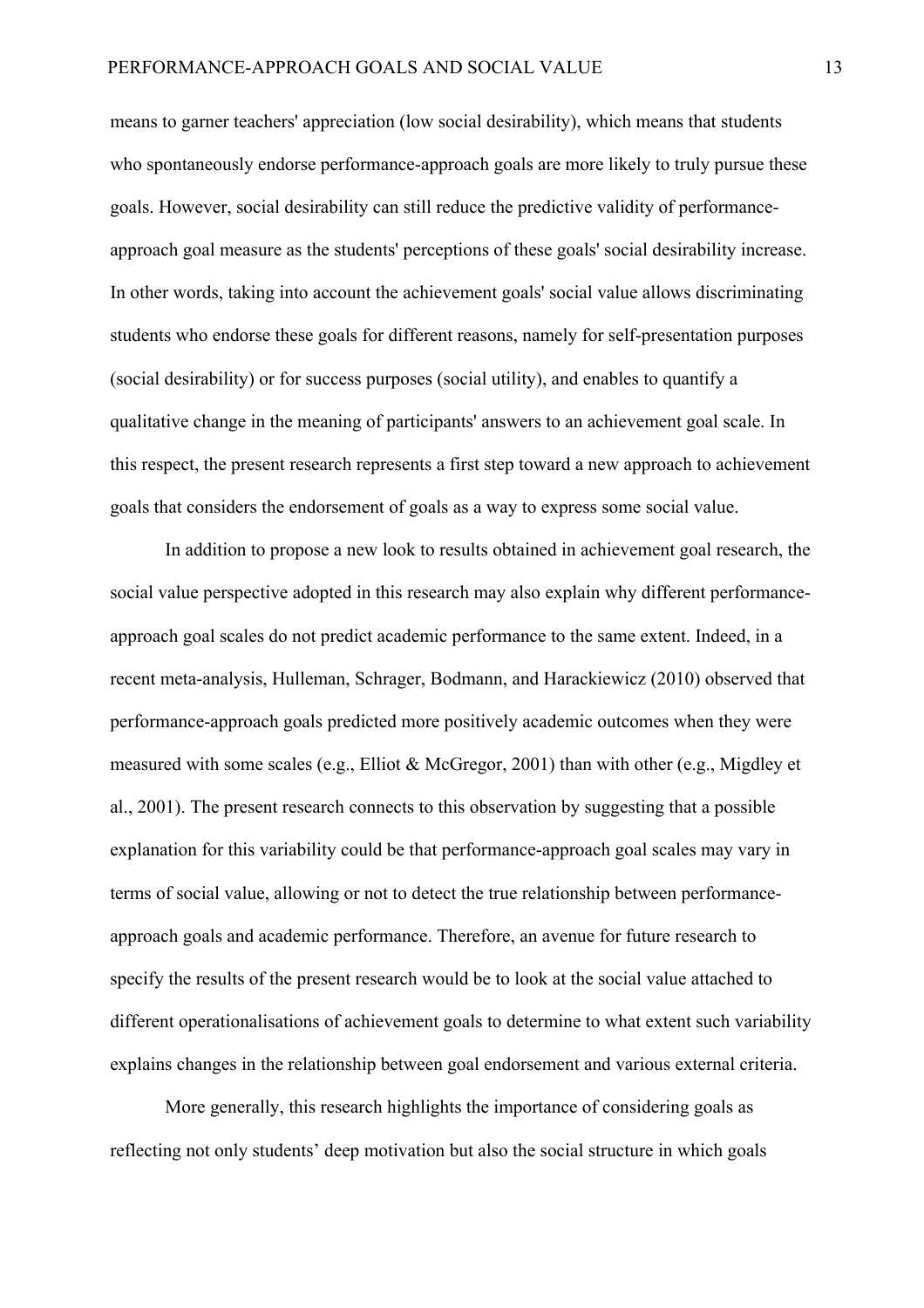measures are taken. Indeed, achievement goals are not expressed in a social vacuum and students' goal endorsement may be influenced by the ideological and functional constraints of the social environment to which they belong, namely the University system.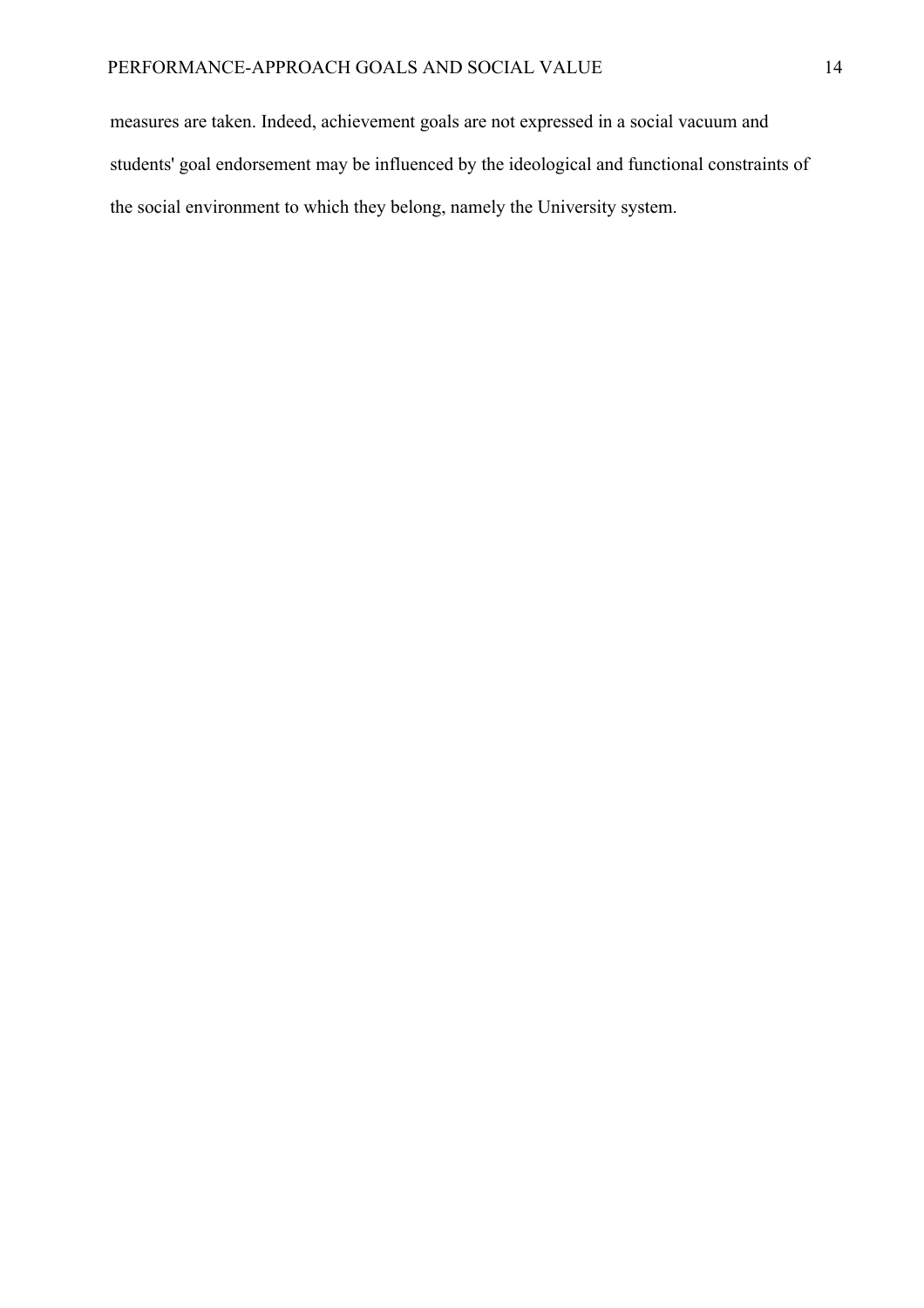#### **References**

- Abele, A. E., Cuddy, A. J. C., Judd, C. M., & Yzerbyt, V. (2008). Fundamental dimensions of social judgment. *European Journal of Social Psychology, 38*, 1063-1065.
- Ames, C. (1992). Classrooms : Goals, structure, and student motivation. *Journal of Educational Psychology, 84*, 261-271.
- Anderman, E. M., & Danner, F. (2008). Achievement goals and academic cheating. *International Review of Social Psychology, 21*, 155-180.
- Barron, K., & Harackiewicz, J. M. (2000). Achievement goals and optimal motivation: A multiple goals approach. In C. Sansone & J. M. Harackiewicz (Eds.), *Intrinsic and extrinsic motivation: The search for optimal motivation and performance* (pp. 229- 254). San Diego, CA: Academic Press.
- Barron, K. E., & Harackiewicz, J. M. (2003). Revisiting the benefits of performance-approach goals in the college classroom: Exploring the role of goals in advanced college courses. *International Journal of Educational Research, 39*, 357-374.
- Beauvois, J.-L. (2003). Judgment norms, social utility, and individualism. In N. Dubois (Ed.), *A sociocognitive approach to social norms* (pp. 123-147). London: Routledge.
- Beauvois, J.-L., & Dubois, N. (2009). Lay psychology and the social value of persons. *Social and Personality Psychology Compass, 3*, 1082-1095.
- Bressoux, P., & Pansu, P. (2007). A methodological shortnote on measuring and assessing the effects of normative clearsightedness about internality. *European Journal of Psychology of Education, 22*, 169-178.
- Brophy, J. (2005). Goal theorists should move on from performance goals. *Educational Psychologist, 40*, 167-176.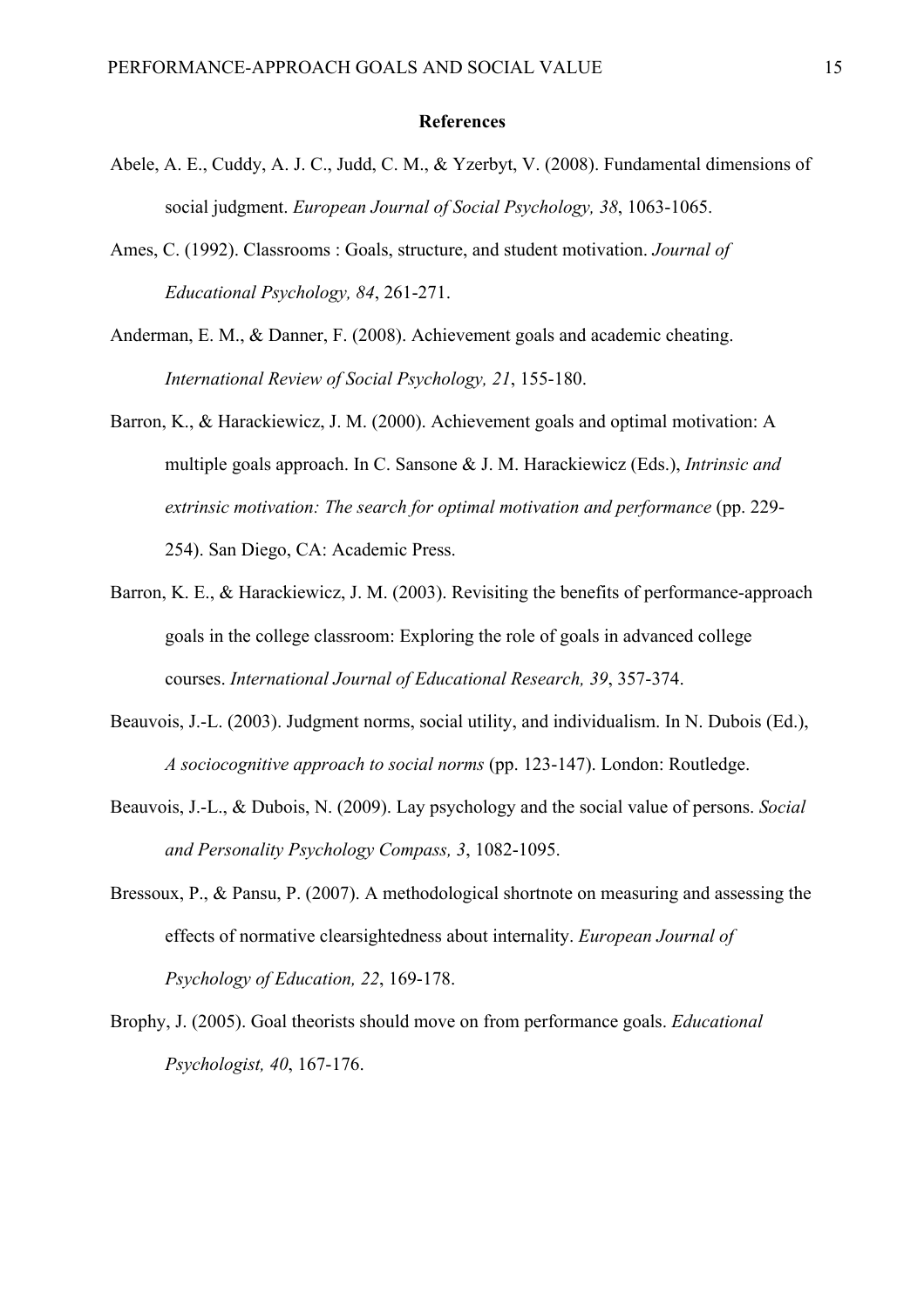- Darnon, C., & Butera, F. (2005). Buts d'accomplissement, stratégies d'étude et motivation intrinsèque : Présentation d'un domaine de recherche et validation française de l'échelle d'Elliot et MacGregor (2001). *L'Année psychologique, 105*, 105-131.
- Darnon, C., Butera, F., Mugny, G., Quiamzade, A., Hulleman, C.S. (2009). "Too complex for me!" Why do performance-approach and performance-avoidance goals predict exam performance? *European Journal of Psychology of Education, 24, 423-434.*
- Darnon, C., Dompnier, B., Delmas, F., Pulfrey, C., & Butera, F. (2009). Achievement goal promotion at university: Social desirability and social utility of mastery and performance goals. *Journal of Personality and Social Psychology, 96*, 119-134.
- Darnon, C., Muller, D., Schrager, S. M., Butera, F., & Pannuzzo, N. (2006). Mastery and performance goals predict epistemic and relational conflict regulation. *Journal of Educational Psychology, 98*, 766-776.
- Dompnier, B., Darnon, C., & Butera, F. (2009). Faking the desire to learn: A clarification of the link between mastery goals and academic achievement. *Psychological Science, 20*, 939-943.
- Dompnier, B., Darnon, C., Delmas, F. & Butera, F. (2008). Achievement goals and social judgment: The performance-approach goals paradox. *International Review of Social Psychology, 21*, 247-271.
- Dubois, N., & Beauvois, J.-L. (2005). Normativeness and individualism. *European Journal of Social Psychology, 35*, 123-146.
- Dweck, C. S. (1986). Motivational processes affecting learning. *American Psychologist, 41*, 1040-1048.
- Dweck, C. S., & Legget, E. (1988). A social-cognitive approach to motivation and personality. *Psychological Review, 95*, 256-273.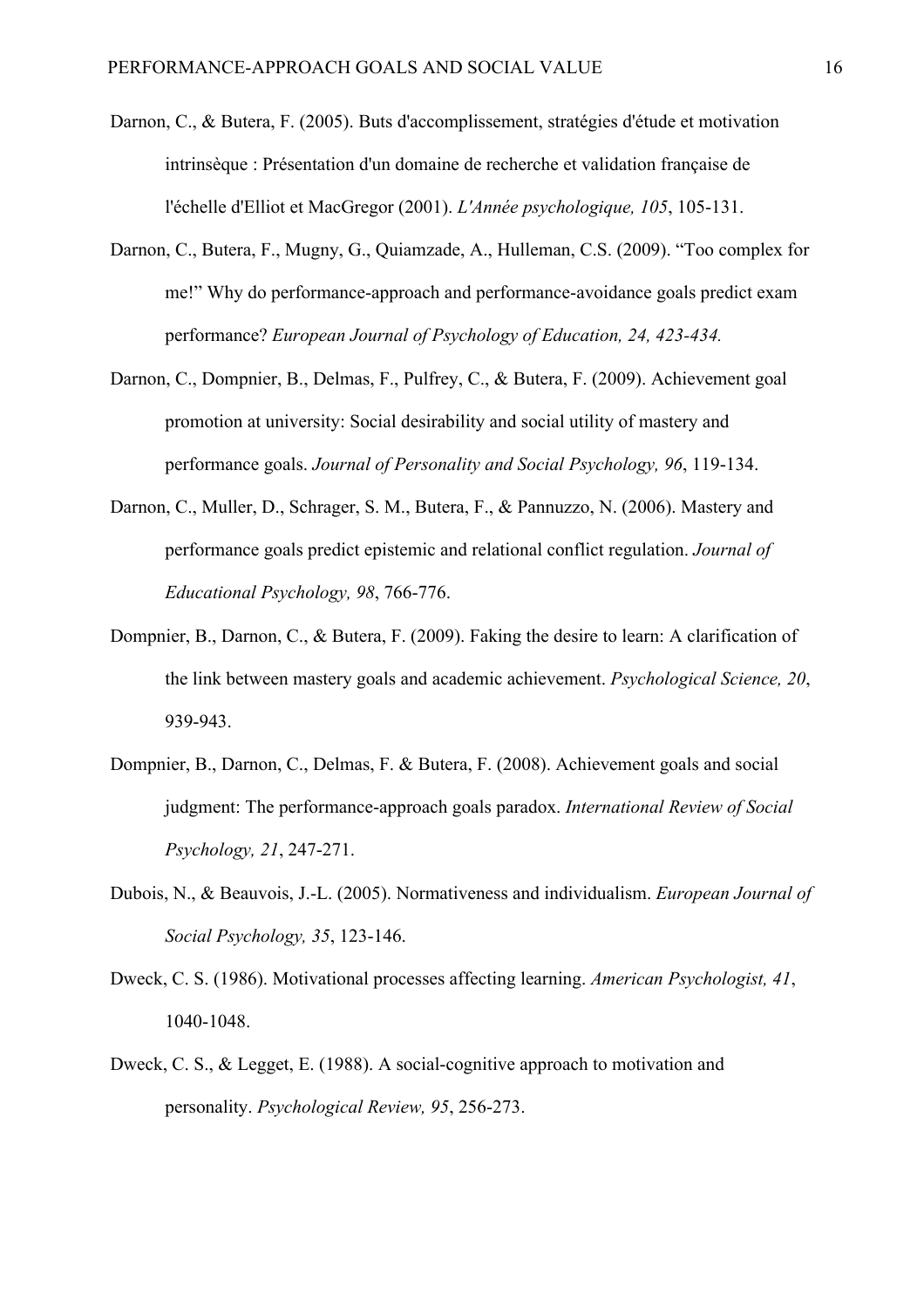- Elliot, A. J., & Church, M. A. (1997). A hierarchical model of approach and avoidance achievement motivation. *Journal of Personality and Social Psychology, 72*, 218-232.
- Elliot, A. J., & McGregor, H. A. (2001). A 2\*2 achievement goal framework. *Journal of Personality and Social Psychology, 80*, 501-519.
- Elliot, A. J., & Moller, A. (2003). Performance-approach goals: Good or bad forms of regulation? *International Journal of Educational Research, 39*, 339-356.
- Gilibert, D., & Cambon, L. (2003). Paradigms of the sociocognitive approach. In N. Dubois (Ed.), *A sociocognitive approach to social norms* (pp. 38-69). London: Routledge.
- Harackiewicz, J. M., Barron, K. E., Carter, S. M., Lehto, A. T., & Elliot, A. J. (1997). Predictors and consequences of achievement goals in the college classroom: Maintaining interest and making the grade. *Journal of Personality and Social Psychology, 73*, 1284-1295.
- Harackiewicz, J. M., Barron, K. E., & Elliot, A. J. (1998). Rethinking achievement goals: When are they adaptive for college students and why? *Educational Psychologist, 33*, 1-21.
- Harackiewicz, J. M., Durik, A. M., Barron, K. E., Linnenbrink-Garcia, L., & Tauer, J. M. (2008). The role of achievement goals in the development of interest: Reciprocal relations between achievement goals, interest, and performance. *Journal of Educational Psychology, 100*, 105-122.
- Harackiewicz, J. M., Barron, K. E., Pintrich, P. R., Elliot, A. J., & Thrash, T. M. (2002). Revision of achievement goal theory: Necessary and illuminating. *Journal of Educational Psychology, 94*, 638-645.
- Harackiewicz, J. M., Barron, K. E., Tauer, J. M., Carter, S. M., & Elliot, A. J. (2000). Shortterm and long-term consequences of achievement goals: Predicting interest and performance over time. *Journal of Educational Psychology, 92*, 316–330.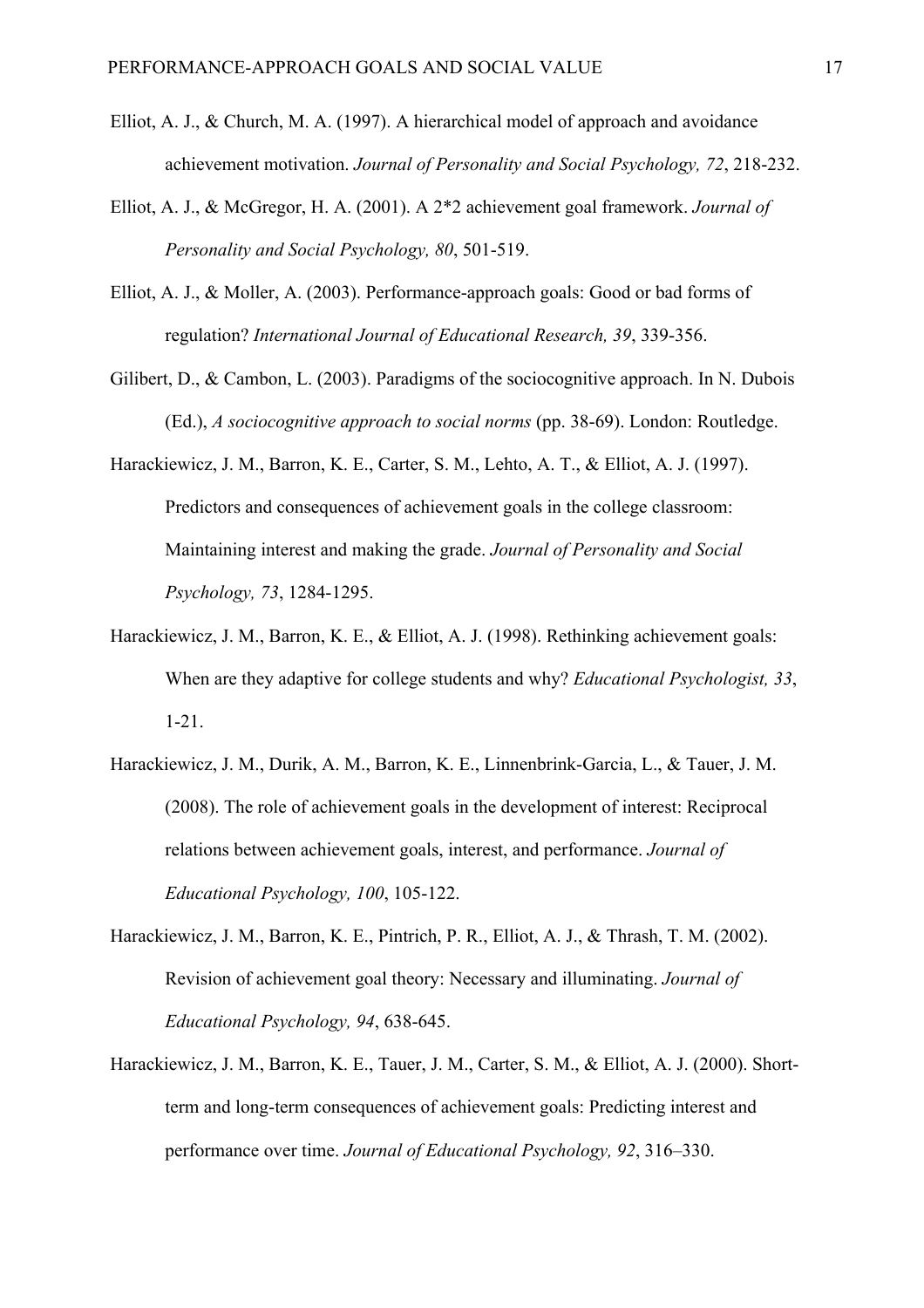- Hulleman, C. S., Durik, A. M., Schweigert, S. A., & Harackiewicz, J. M. (2008). Task values, achievement goals, and interest: An integrative analysis. *Journal of Educational Psychology, 100*, 398-416.
- Hulleman, C. S., Schrager, S. M., Bodmann, S. M., & Harackiewicz, J. M. (2010). A metaanalytic review of achievement goal measures: Different labels for the same constructs or different constructs with similar labels. *Psychological Bulletin, 136*, 422-449.
- Kaplan, A., & Maehr, M. L. (1999). Achievement goals and student well-being. *Contemporary Educational Psychology, 24*(4), 330-358.
- Midgley, C., Kaplan, A., & Middleton, M. (2001). Performance-approach goals: Good for what, for whom, under what circumstances, and at what cost? *Journal of Educational Psychology, 93*, 77-86.
- Murdock, T. B., & Anderman, E. M. (2006). Motivational perspectives on student cheating: Toward an integrated model of academic dishonesty. *Educational Psychologist, 41*, 129-145.
- OECD Observer (2010). *Breaking ranks*. Retrieved March 17, 2011, from www.oecdobserver.org/news/fullstory.php/aid/2768/Breaking\_ranks.html
- Pansu, P., & Dompnier, B. (2011). A bidimensional scale of scholastic value: Social desirability and social utility, two dimensions of personological judgment. *European Review of Applied Psychology, 61*, 31-41.
- Pekrun, R., Elliot, A. J., & Maier, M. A. (2009). Achievement goals and achievement emotions: Testing a model of their joint relations with academic performance. *Journal of Educational Psychology, 101*, 115-135.
- Poortvliet, M. & Darnon, C. (2010). Towards a more social understanding of achievement goals: The interpersonal effects of mastery and performance goals. *Current Directions in Psychological Science, 19*, 324-328.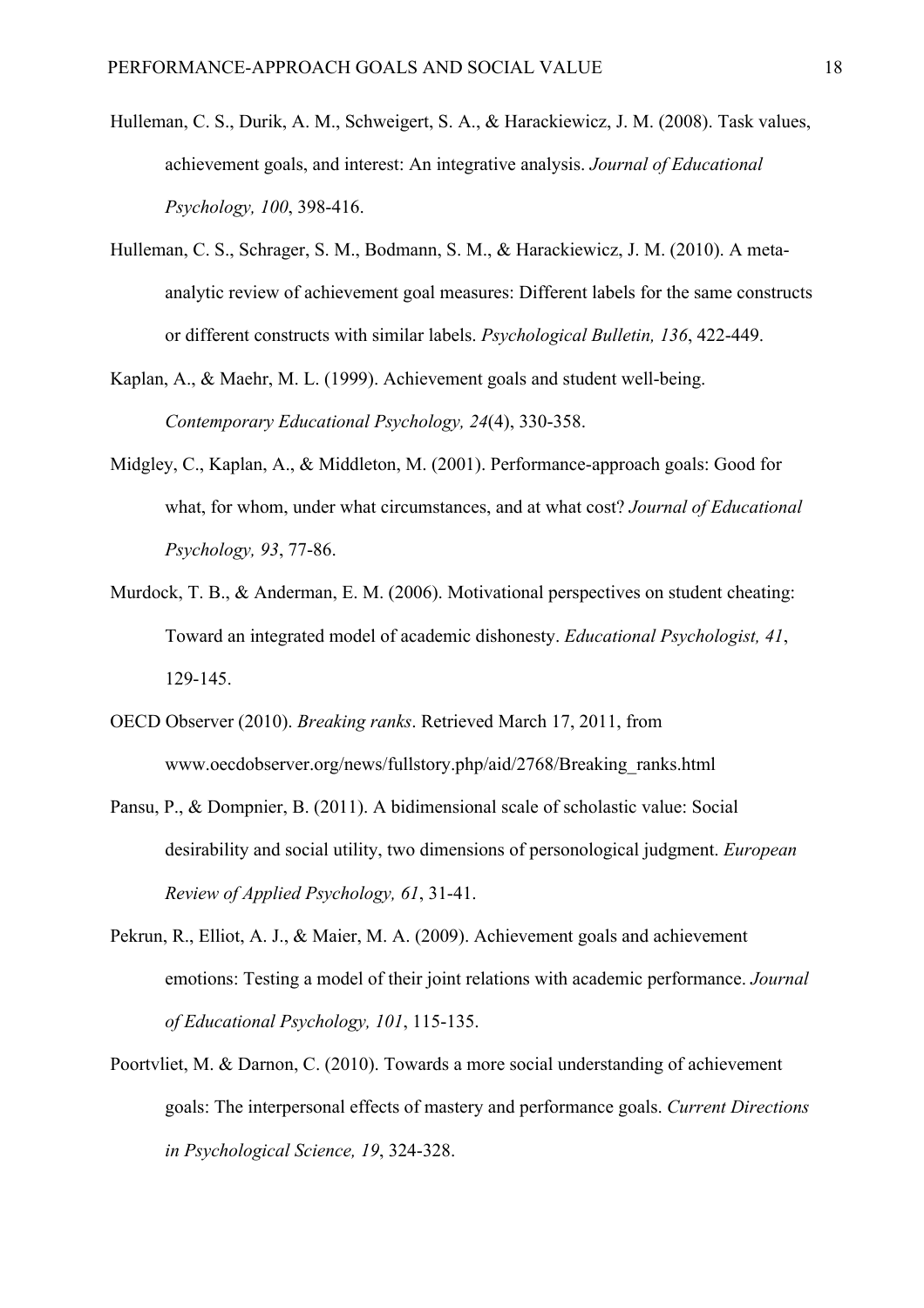- Roeser, R.W. (2004). Competing schools of thought in achievement goal theory? *Advances in Motivation and Achievement*, 13, 265-299.
- Senko, C., Hulleman, C. S., & Harackiewicz, J. M. (2011). Achievement goal theory at the crossroads: Old controversies, current challenges, and new directions. *Educational Psychologist, 46,* 26-47.
- Smith, E. R., & Semin, G. R. (2007). Situated social cognition. *Current Directions in Psychological Science, 16,* 132-135.
- Urdan, T. (1997). Achievement goal theory: Past results, future directions. In M. Maehr & P. Pintrich (Eds.), Advances in motivation and achievement (Vol. 10, pp. 99–141). Greenwich, CT: JAI Press.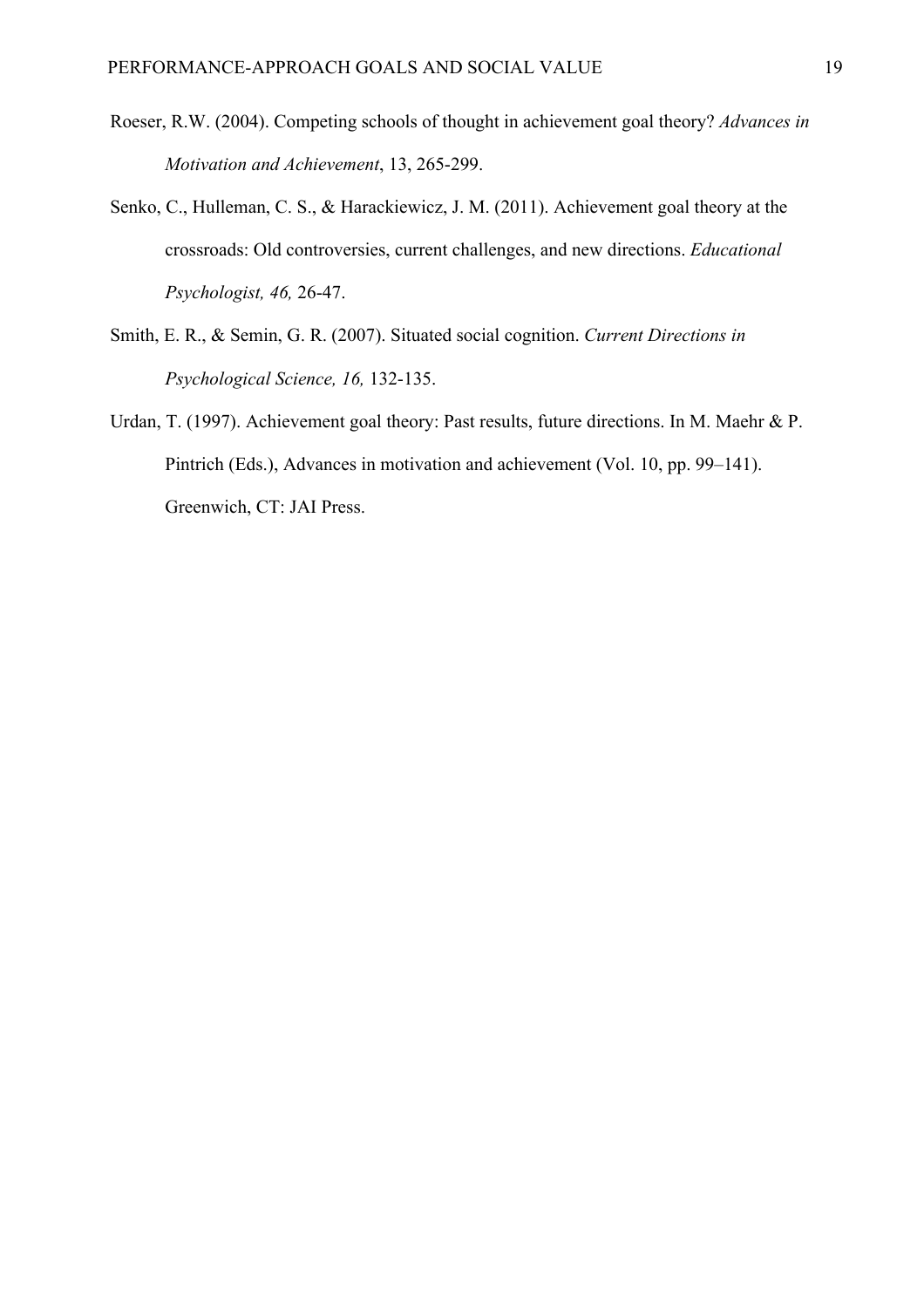#### Footnotes

 $<sup>1</sup>$  The present study is part of a larger project. It should be noted that the data presented</sup> in this article were drawn from the same sample of first-year psychology students as Dompnier et al.'s (2009) research. However, all the variables (both IVs and DV, as well as the covariate) analysed and presented in the present paper are different from those used in this previous research. Indeed, focusing on a different type of achievement goals (i.e., performance-approach goals), the present results were obtained on a different performance measure.

<sup>2</sup> It should be noted that these measures do not capture dispositional tendencies toward social desirability or social utility, but the perceived social desirability or social utility of performance approach goals.

 $3$  The pass level for both performance measures is 10. As indicated by Table 1, the mean for the baccalaureate ( $M = 11.44$ ) is above the pass level, which is a result of the selection process (only students who obtained at least 10 out of 20 on the baccalaureate were allowed to leave high school and to register at university). On the contrary, the mean for the final exam  $(M = 7.97)$  is below the pass level but quite representative of the level usually obtained by first-year students.

<sup>4</sup> Despite the fact that the first-year psychology student sample of this research is typical of many student samples examined in previous achievement goal research, it has specific properties that could limit the generality of the results obtained. Thus, future research should investigate student samples that include more male participants, in more competitive educational settings (e.g., business schools).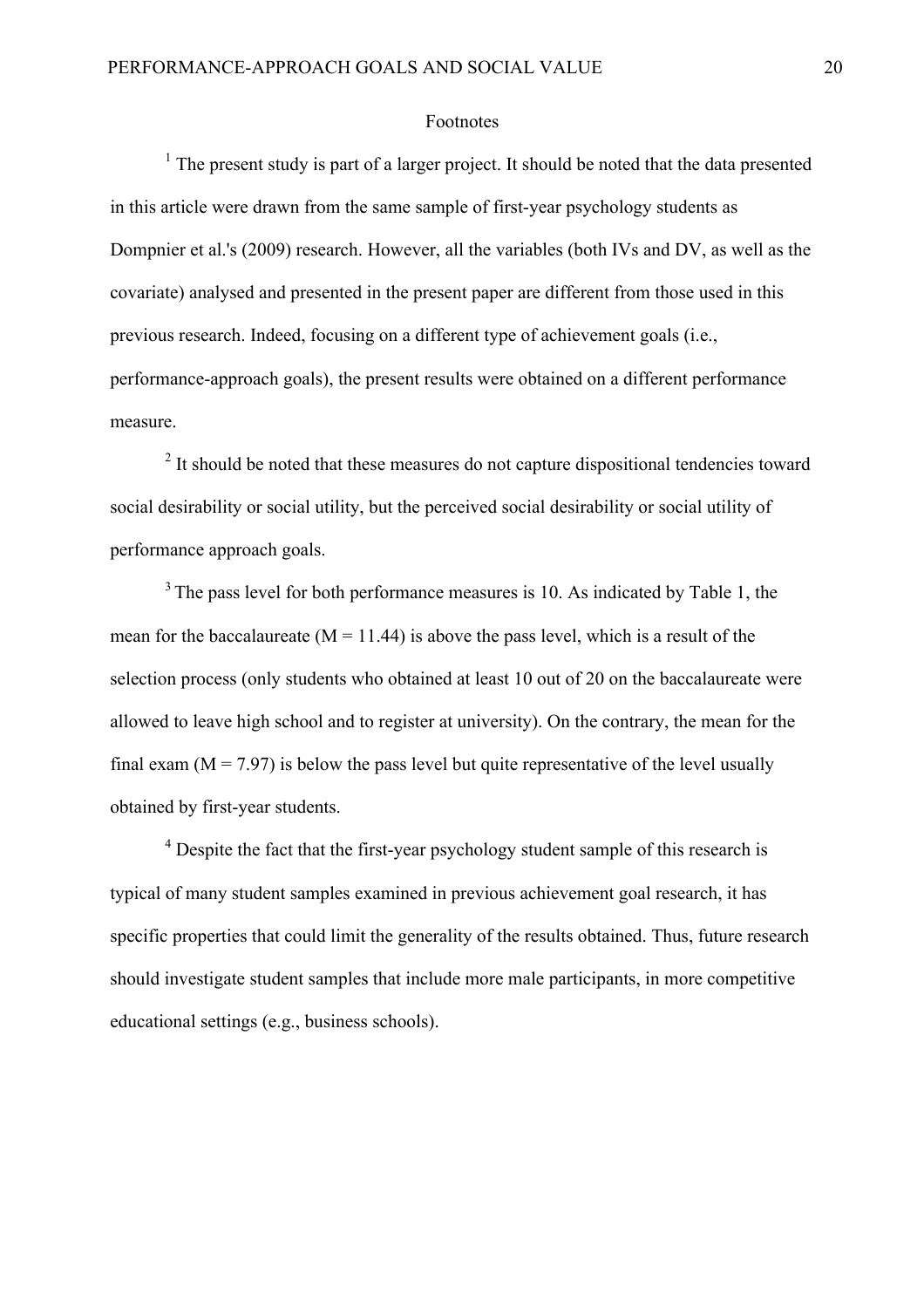# Table 1

| Mean  | SD                   | 1            | $\overline{2}$ | 3            | $\overline{4}$ | 5            |
|-------|----------------------|--------------|----------------|--------------|----------------|--------------|
| 3.34  | 1.46                 | $\mathbf{1}$ |                |              |                |              |
|       |                      |              |                |              |                |              |
|       |                      |              |                |              |                |              |
| 3.38  | 1.76                 | $.39**$      | $\mathbf{1}$   |              |                |              |
|       |                      |              |                |              |                |              |
|       |                      |              |                |              |                |              |
| 5.31  | 1.73                 | $.26**$      | $.42**$        | $\mathbf{1}$ |                |              |
|       |                      |              |                |              |                |              |
|       |                      |              |                |              |                |              |
| 11.44 | 1.27                 | $.17*$       | .01            | $-.05$       | $\mathbf{1}$   |              |
|       |                      |              |                |              |                |              |
| 7.97  | 4.41                 | $.16*$       | $-.01$         | .03          | $.29**$        | $\mathbf{1}$ |
|       | $\sim$ $\sim$ $\sim$ |              |                |              |                |              |

# *Means, Standard Deviations, and Correlations between Variables*

*Note.* \* *p* < .01, \*\* *p* < .001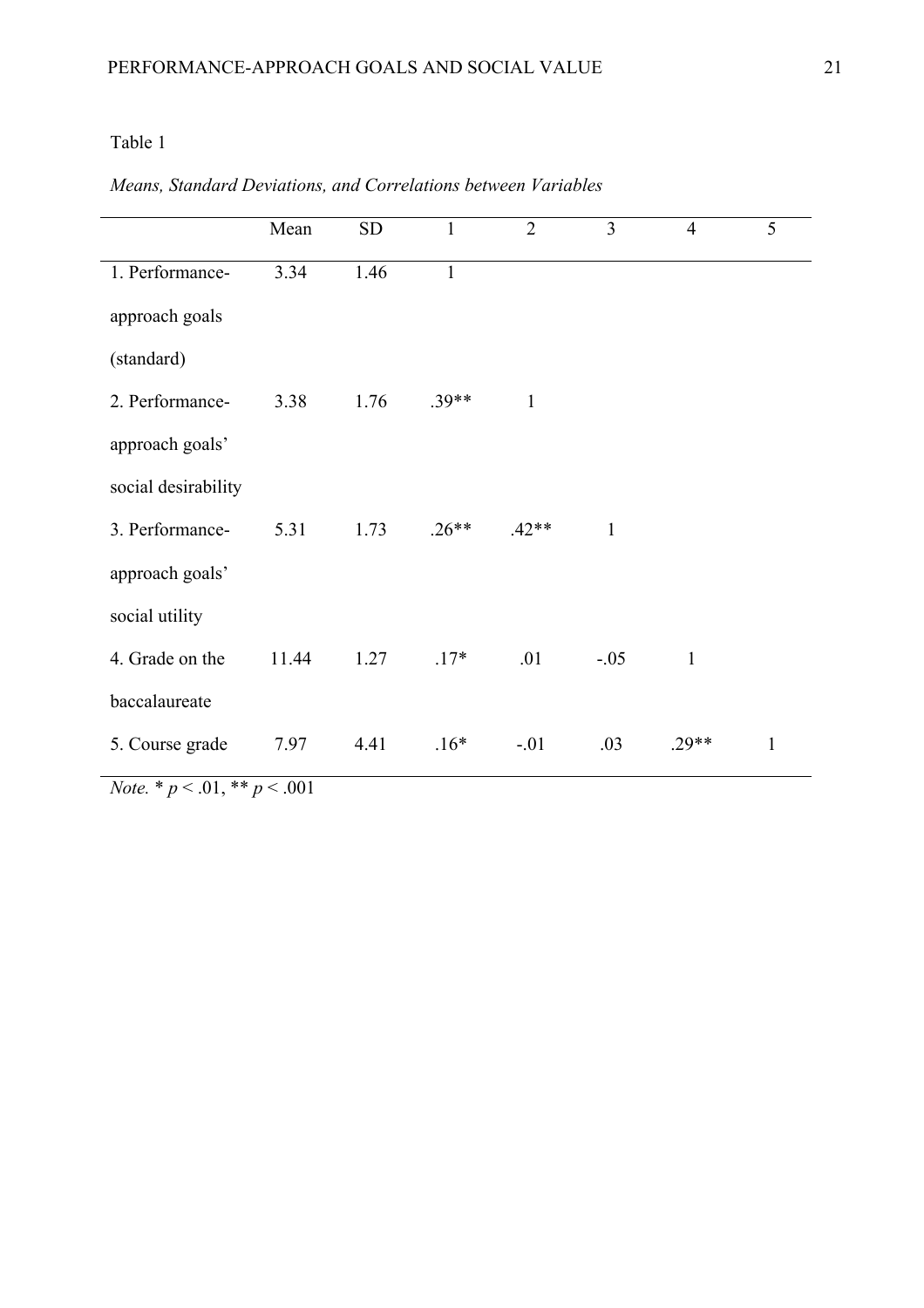

*Figure 1*. Relationship between students' course grade (range = 0-20) and their level of endorsement of performance-approach goals. Simple slopes are shown separately for students who perceived performance-approach goals as having a high (+1SD) and low social desirability (-1SD).